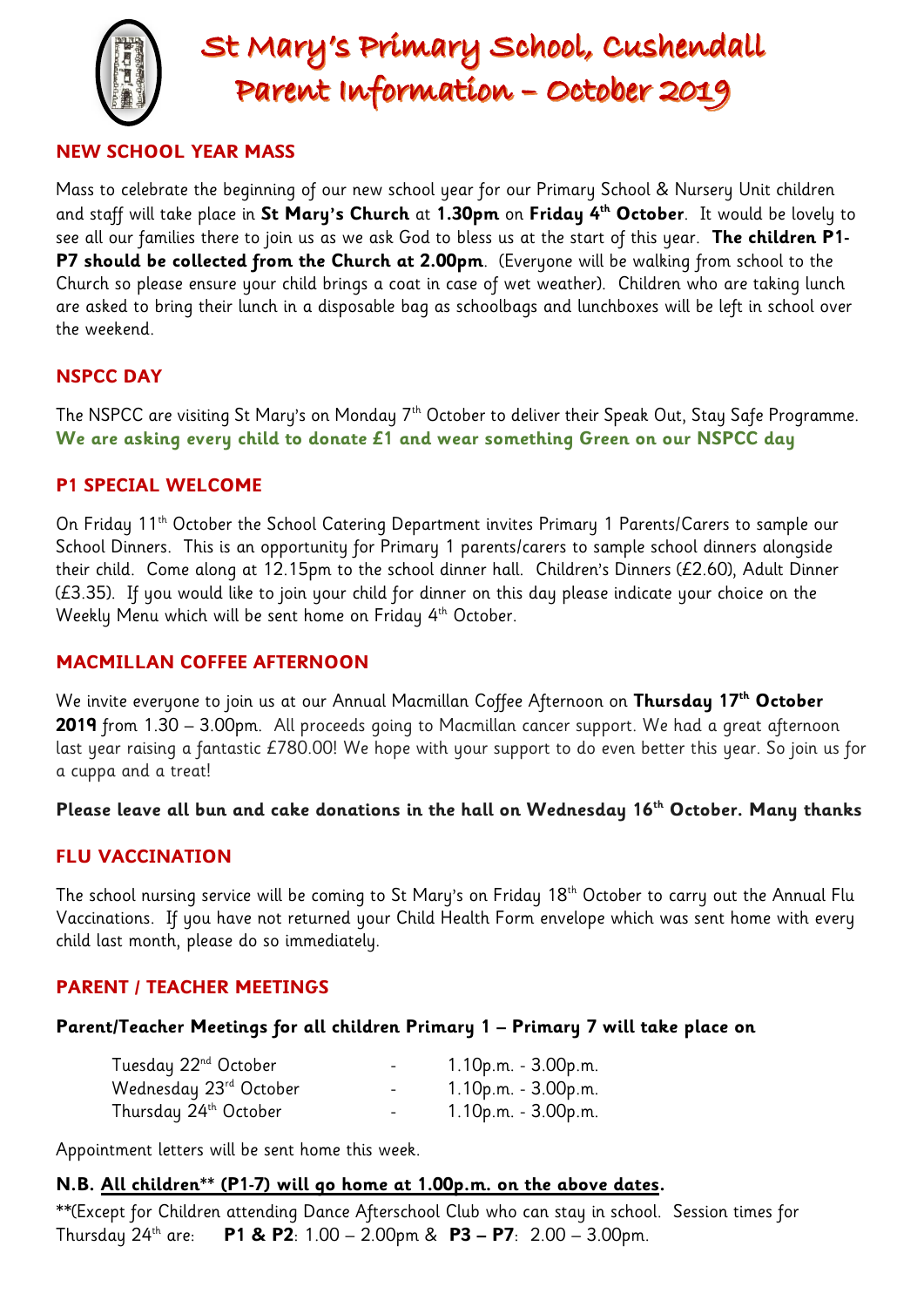#### **ROAD OF HOPE SHOEBOX APPEAL**

It's hard to believe we are talking about Christmas already! This month we are having our annual 'Road of Hope' charity appeal. Leaflets have been sent home to all families to explain and once again we have been asked to make a special appeal for boxes for the older children and the elderly. We had a fantastic response last year from everyone in the Primary School and Nursery Unit when we sent off 108 shoeboxes.

\* Additional leaflets are available from the office if other family members, friends or neighbours would like to take part. All shoeboxes should be brought to school on / before **Monday 21st October**.

### **'WALK TO SCHOOL' DAYS**

Our 'Walk To School Days' for this month will be **Friday 11th & Friday 25th October** and the usual arrangements apply. Everyone should meet at Red Bay Boats or on the footpath opposite the Police Station on the Coast Road at 9.00a.m. As always, children in P.1-4 must be accompanied by an adult so please make arrangements with each other to ensure your child in P1-4 has an adult to walk with. (The ratio required is 1 adult/6 children.) In the meantime, please remember to encourage your child/children to walk to/from school as much as possible.

### **PARENT HELPER REQUEST**

Are you (parent/grandparent/other relative/carer) available to help supervise children on outings in the local community or on school trips? If you are able to help in any way, please contact the school as soon as possible as we really do need your help. All our helpers who would like to fill in an Access NI form can contact the school office at any time. It is essential that anyone who helps out with school trips or provides transport to various school events are vetted annually. I would encourage as many helpers as possible to fill in the form as soon as possible.

N.B. Thank you to everyone who helped us last year. If you are able to help again this year please contact the school office.

## **HEALTHY EATING**

Can I remind everyone that as part of our school policy, children are asked to bring a healthy option for Morning Break, i.e. fruit, vegetable pieces, scones/sandwiches (with non-sweet filling), milk or water. Please do not send crisps, fizzy drinks etc.

Only water is permitted in the children's drinking bottles that are used in the classroom for during the school day. If your child wishes to have cordial with their lunch that is permitted.

Thank you to everyone for your co-operation with our new 'envelope' ordering system. Just to remind everyone that the dinner/break menu is sent home on a Friday. A Menu sheet should be completed for each child and then placed, along with the correct money, in an individual envelope, sealed and labelled, with the correct money and placed in the allocated tray in their classroom.

#### **TEST TEXT MESSAGE**

A text message will be sent to each household on Thursday (3rd October), reminding everyone to check our website for daily updates. If your nominated number does not receive this message, please contact the school office immediately.